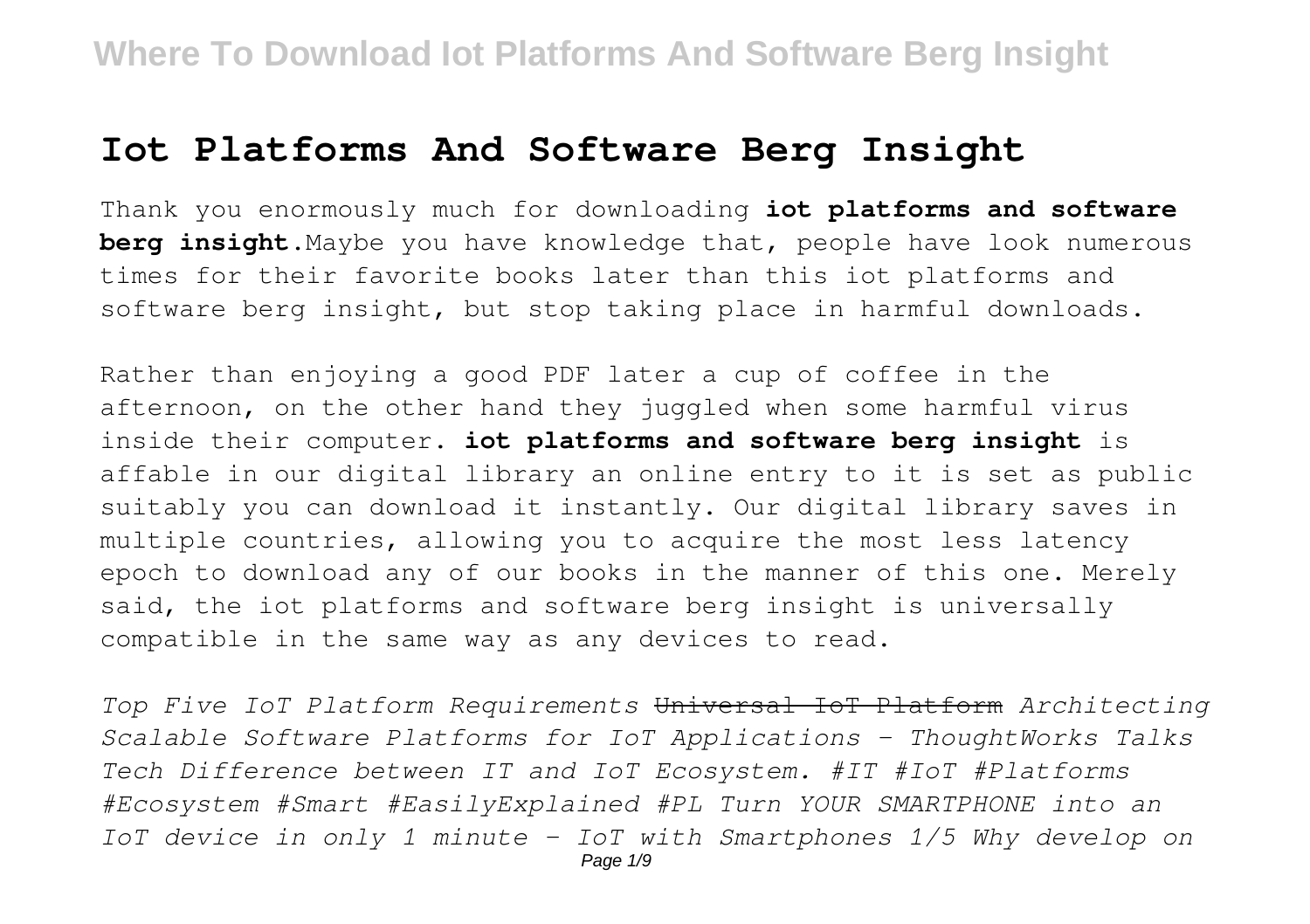# **Where To Download Iot Platforms And Software Berg Insight**

*an IoT platform? Top 10 IoT Platforms* IoT made simple with IBM Watson IoT Platform Need an IoT platform? Try ThingWorx. Building IoT Applications on Google Cloud (Cloud Next '18) The Interoperability between IoT Platforms: the SOFIE Framework *Webinar - Cumulocity IoT platform of Webmethod Cloud (Software ag) Top 10 IoT(Internet Of Things) Projects Of All Time | 2018 How It Works: Internet of Things* How it Works: The Internet of Things and Manufacturing What is the Internet of Things? And why should you care? | Benson Hougland + TEDxTemecula **IoT Architecture | Internet Of Things Architecture For Beginners | IoT Tutorial | Simplilearn**

Top 5 IoT Hardware PlatformsHow to setup your own secure IoT cloud server

IoT Tutorial for Beginners | Internet of Things (IoT) | IoT Training | IoT Technology | Edureka

Tutorial on Best Free IoT Platform for Raspberry Pi, NodeMCU and ESP8266 Projects<del>Internet of Things (IoT) Architecture for Beginners</del> *Developer Session: Kaa Open Source Internet of Things (IoT) Platform Kaa Open Source IoT Platform: Introduction and Installation guide* **CommonSense IoT platform - Key features** DATOMS I Industrial IOT Platform for Manufacturers I OEMs \u0026 System Integrators Free IoT Platform | Open Source IoT Platform Comparison | Cayenne | Blynk | Kaa *Advantages of IoT+SaaS with \$2.5M Revenue CEO of Senorberg* The Intel Page 2/9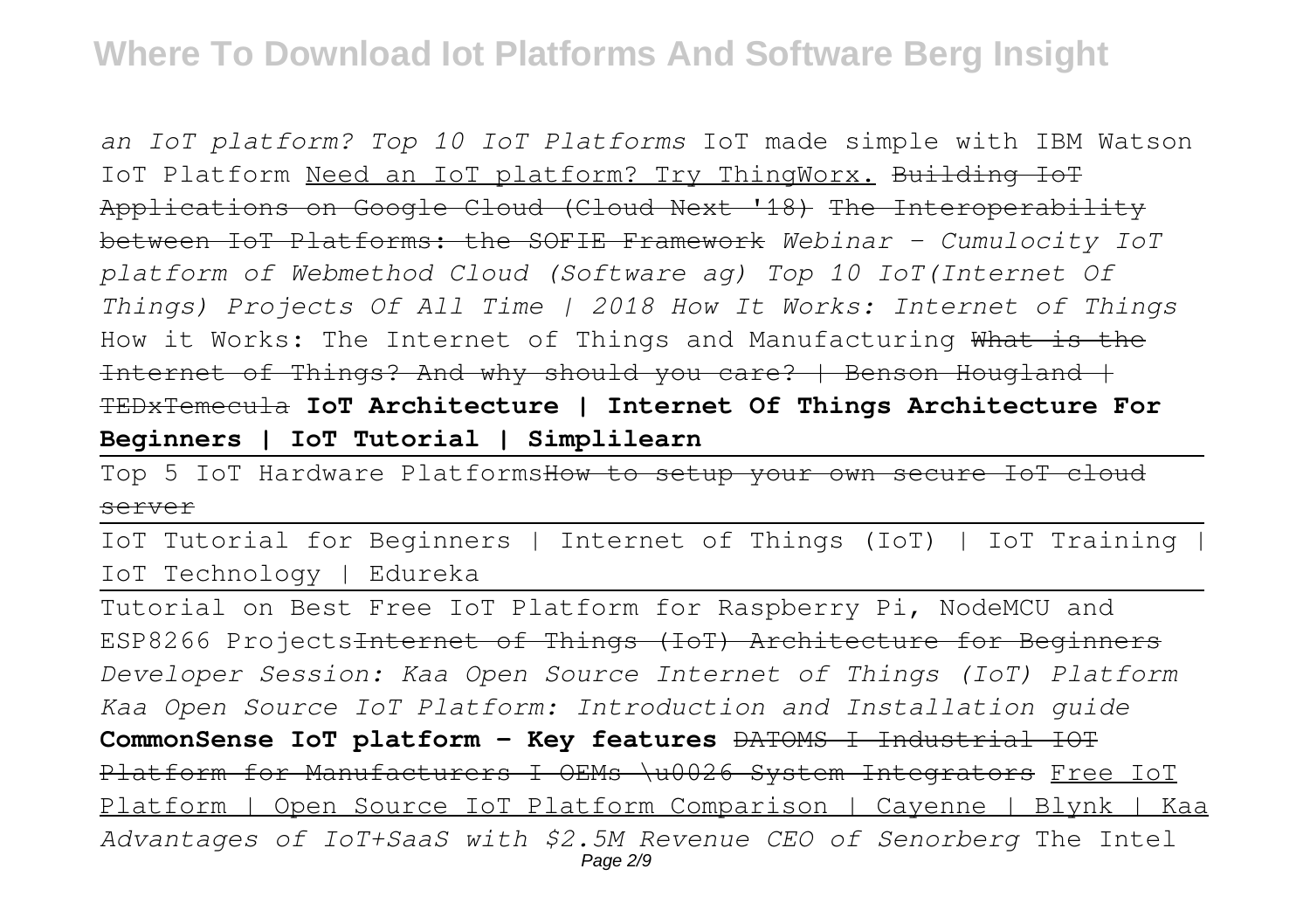# **Where To Download Iot Platforms And Software Berg Insight**

IoT Platform CAVI Smart Monitoring IoT Platform - Highly Reliable Realtime Information, Makes the Difference

Iot Platforms And Software Berg IoT Platforms and Software is the fourth strategy report from Berg Insight analysing the latest developments on the IoT connectivity management, device management and application enablement platform markets.

IoT Platforms and Software - Berg Insight IoT Platforms and Software is the second strategy report from Berg Insight analysing the latest developments on the M2M connectivity management, device management

IoT Platforms and Software - Berg Insight He joined Berg Insight in 2006 and his areas of expertise include numerous M2M/IoT verticals such as car telematics, car-sharing, security, people tracking and location-based services as well as M2M/IoT platforms and software. Berg Insight offers premier business intelligence to the telecom industry. We produce concise reports providing key facts and strategic insights about pivotal developments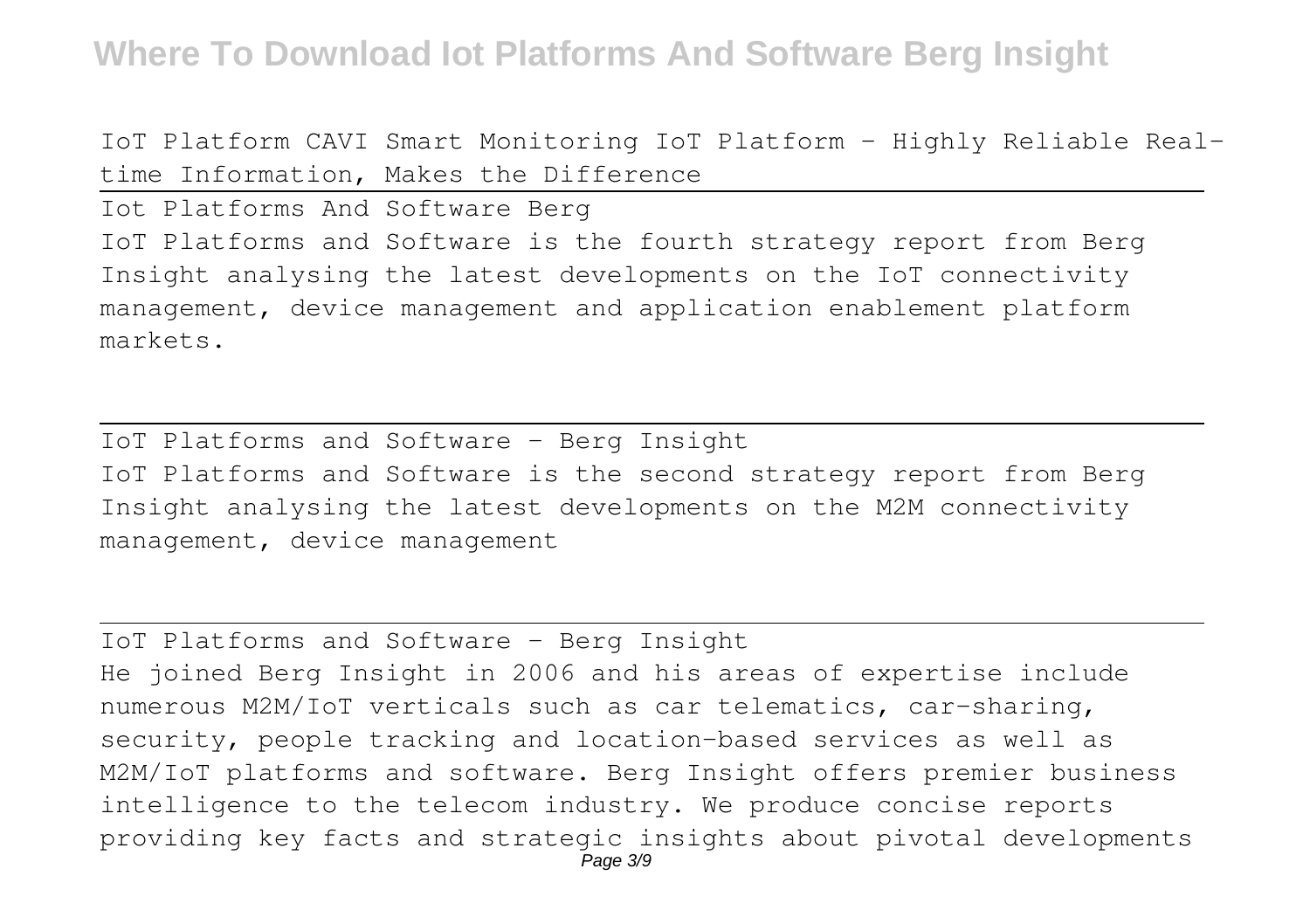in our focus areas.

### IoT Platforms and Software – 2nd Edition Waylay is featured in the 3rd edition of the independent market report IoT Platforms and Software, published in June 2018 by analyst firm Berg Insight. Berg Insight is a dedicated M2M/IoT market research firm based in Sweden, specialising in major M2M/IoT verticals such as fleet management, car telematics, smart metering, smart homes, mHealth and industrial M2M since 2004.

Wavlav is a featured technology vendor in the IoT ... NEW YORK, May 7, 2015 /PRNewswire/ -- IoT Platforms and Software is a comprehensive strategy report from Berg Insight analysing the latest developments on the M2M connectivity, device management ...

IoT Platforms and Software - PR Newswire Research from Berg Insight has revealed the huge growth potential of internet of things (IoT) enabling technology, predicting that the number of devices managed on commercial IoT connectivity...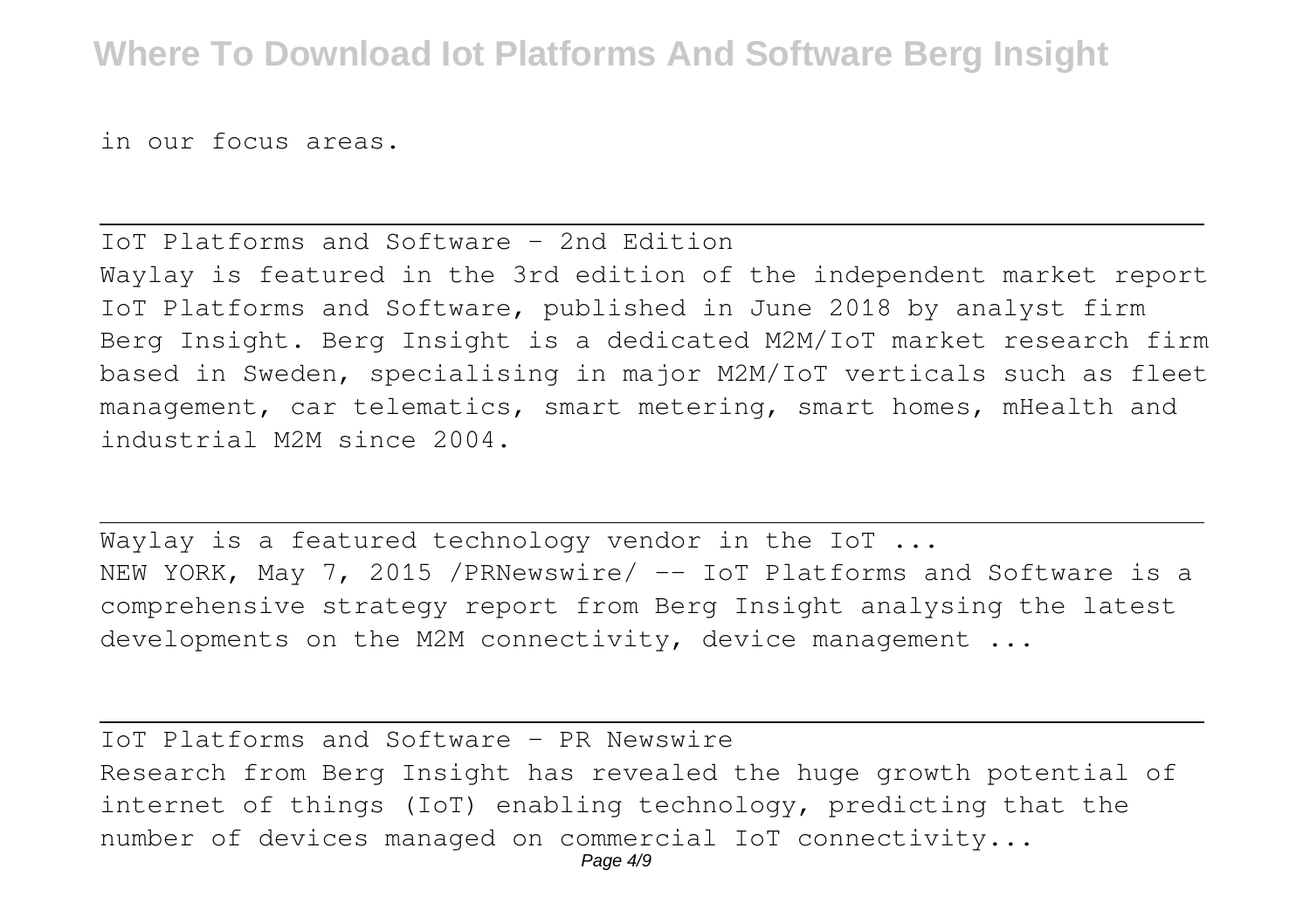IoT connectivity management platforms flourish This new 170-page study analyses the latest developments on the IoT connectivity management, device management and application enablement platform markets. Berg Insight estimates that total revenues for third party IoT platforms will grow at a compound annual growth rate (CAGR) of 31.7 percent from  $\in$  1.78 billion in 2017 to  $\in$  7.05 billion in 2022.

Berg Insight Title: Iot Platforms And Software Berg Insight Author: gallery.ctsnet.org-Jessika Weiss-2020-08-31-02-23-15 Subject: Iot Platforms And Software Berg Insight

Iot Platforms And Software Berg Insight To conclude the article on the Best IoT Platforms, we can say that the Google Cloud platform, Particle, and Salesforce IoT cloud are easy to use. Particle really has good community support. ThingWorx is a good industrial IoT solution. AWS IoT provides good integration options but is a little bit pricey.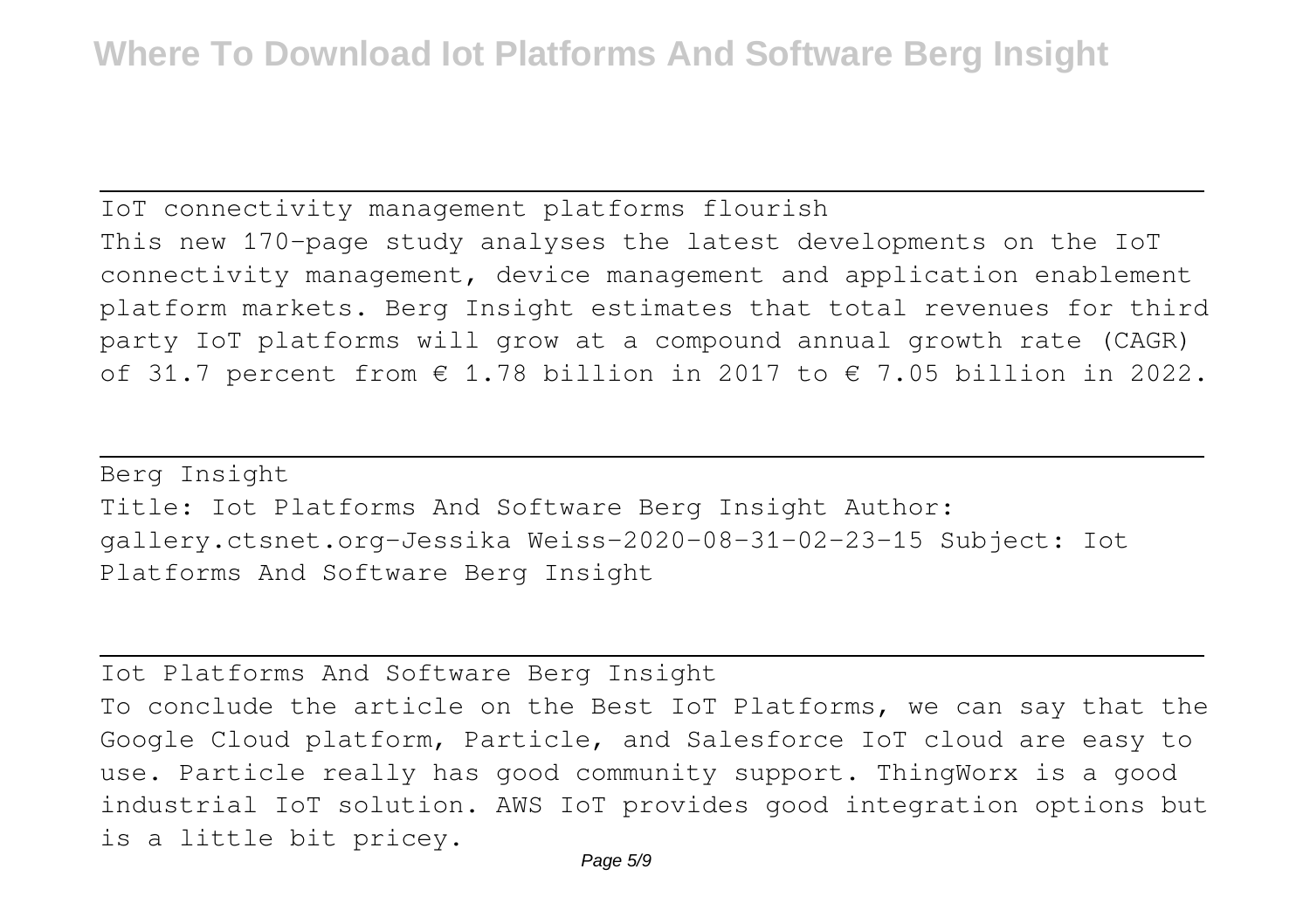10 Best IoT Platforms To Watch Out In 2020 - Software testing Created Date: 4/30/2015 10:32:16 AM

Berg Insight This new 185-page study analyses the latest developments on the IoT connectivity management, device management and application enablement platform markets. Berg Insight estimates that total revenues for third party IoT platforms will grow at a compound annual growth rate (CAGR) of 33.7 percent from US\$ 2.15 billion in 2018 to US\$ 9.20 billion in 2023.

#### Berg Insight

According to a new research report from IoT analyst firm Berg Insight, the installed base of connected building automation systems in Europe and North America reached an estimated 20.5 million systems in 2019. This include building systems that are connected to the Internet and can send data to a backoffice platform.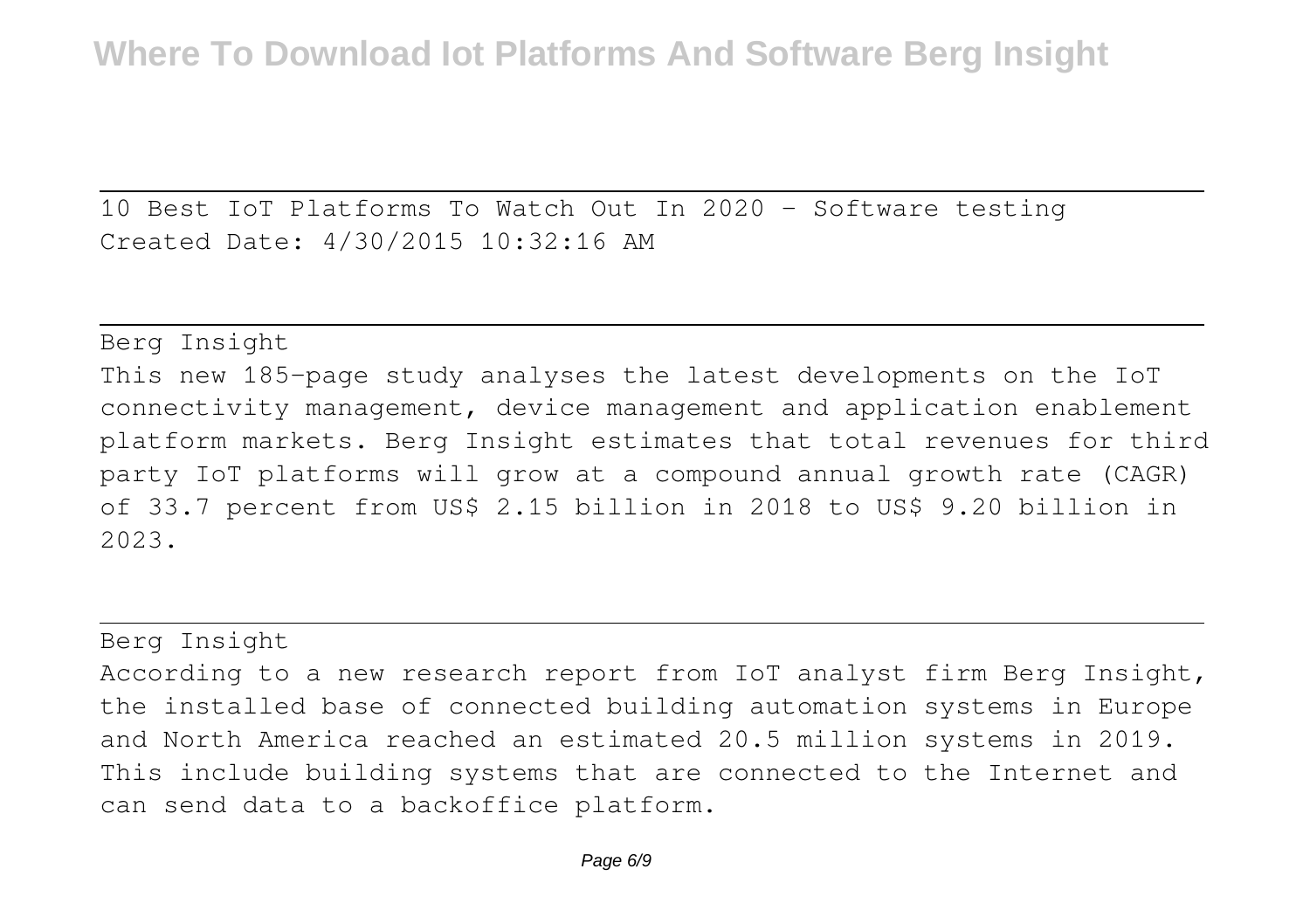Berg Insight

Gemalto, hardware and software for IoT; Pegasystems, cloud software provider; Microduino, systems for students, teachers and inventors; KaaIoT, an open source IoT platform; ForgeRock, digital security systems; Fathym, a data management system for enterprise-level IoT; Sifteo, gaming and entertainment IoT; Thingsquare, low power wireless networks;

List of 20+ best IoT companies leading the way - 2020 The Internet of Things (IoT) is the future of technology that helps the Artificial intelligence (AI) to regulate and understand the things in a considerably stronger way. We have picked up a mix of best known IoT platforms and tools that help you to develop the IoT projects in an organized way. Zetta. Zetta is API based IoT platform based on Node.js. It is considered as a complete toolkit to make HTTP APIs for devices.

12 Open Source Internet of Things (IoT) Platforms and Tools This new 185-page study analyses the latest developments on the IoT Page 7/9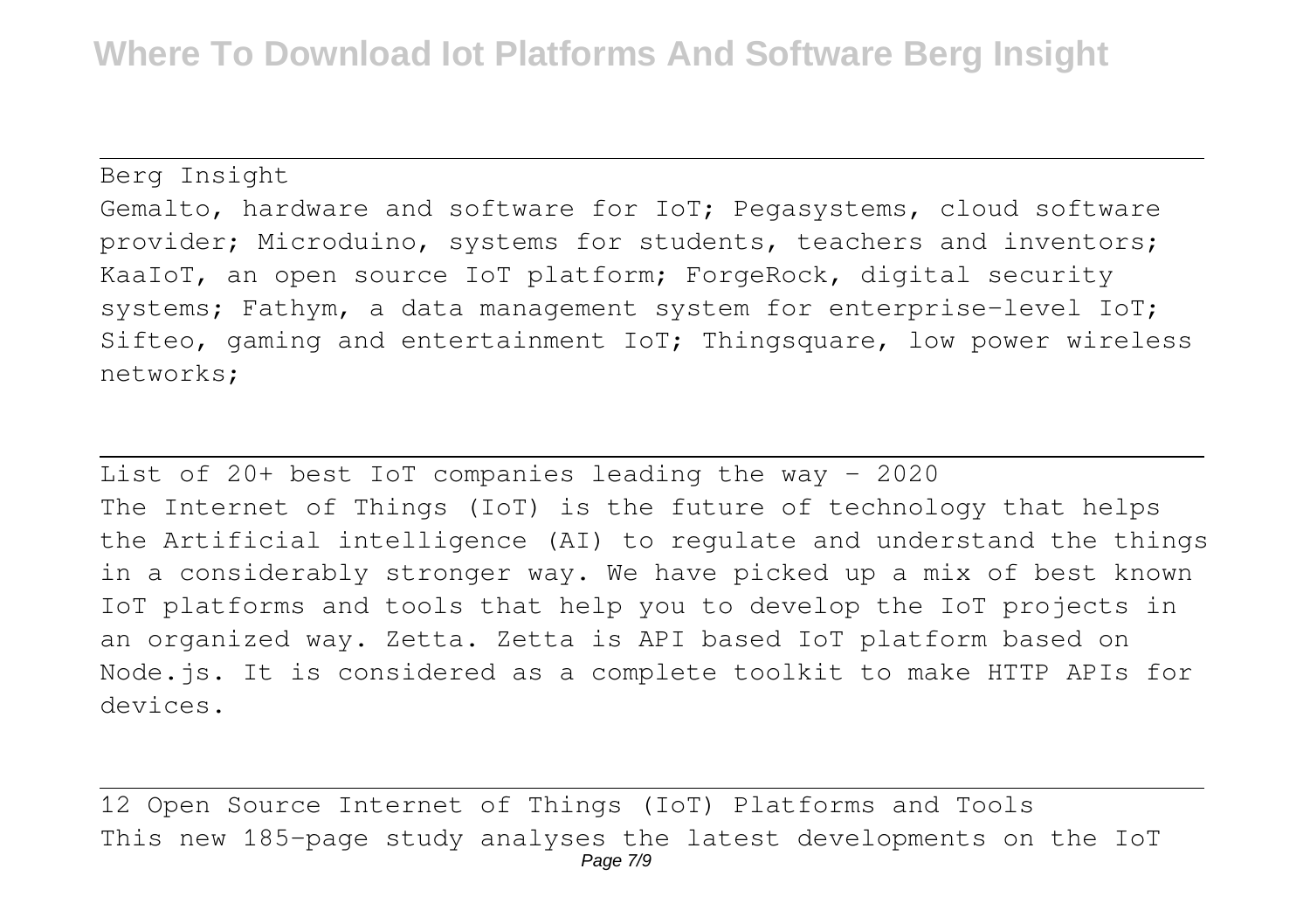connectivity management, device management and application enablement platform markets. Berg Insight estimates that total revenues for third party IoT platforms will grow at a compound annual growth rate (CAGR) of 33.7 percent from US\$ 2.15 billion in 2018 to US\$ 9.20 billion in 2023.

IoT Platforms and Software  $-$  4th Edition  $-$  GII According to a new research report from IoT analyst firm Berg Insight, the installed base of connected building automation systems in Europe and North America reached an estimated 20.5 million systems in 2019. This include building systems that are connected to the Internet and can send data to a backoffice platform. Read more

Platforms & Applications - IoT Now - How to run an IoT ... NEW YORK, Nov. 17, 2016 / PRNewswire/ -- IoT Platforms and Software is the second strategy report from Berg Insight analysing the latest developments on the M2M connectivity management, device ...